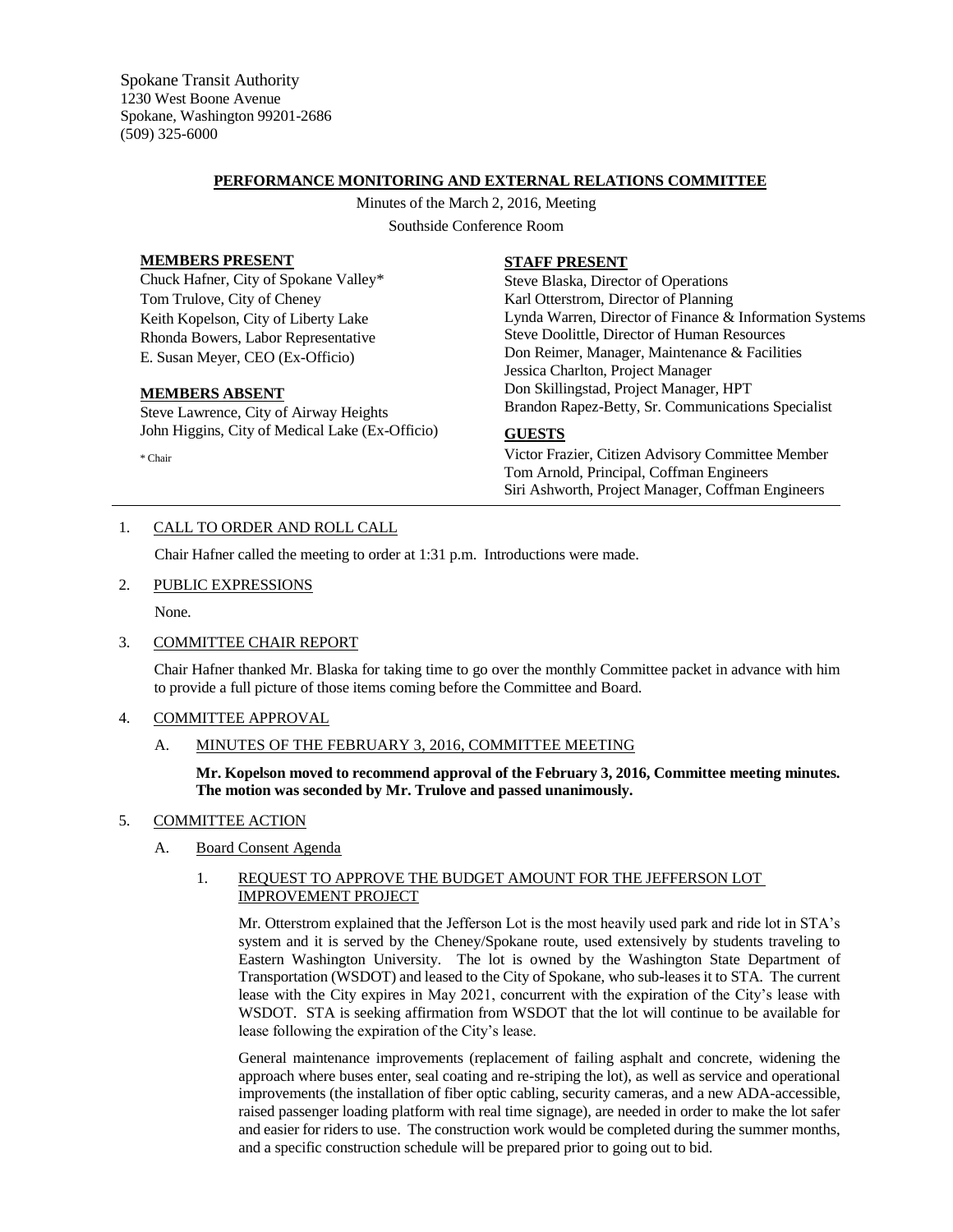*Performance Monitoring and External Relations Committee Meeting Minutes March 2, 2016 Page 2*

> Since the project was approved and funded as three separate projects in the Capital Improvement Plan, staff is requesting the Committee recommend that the Board approve the scope of work as a single project with a budget of \$554,000. An award of contract is anticipated to be issued in May 2016 by the CEO, as the total project cost is under \$1M and within her authority.

> **Mr. Trulove moved to recommend the Board approve consolidating the three separate projects as a single project with a budget amount of \$554,000. The motion was seconded by Mr. Kopelson and passed unanimously.**

#### 2. AWARD OF CONTRACT FOR PLAZA UPGRADES

Mr. Otterstrom said that in December 2014, the Board authorized the Plaza Upgrade project to proceed to final design and approved a total project budget of \$4.95M. In July 2015, the Performance Monitoring and External Relations Committee approved a scope of work to be issued to solicit bids. Only one bid was received, and because it exceeded the allowable budget, staff elected to go back out for re-bid.

The bid included ten different additive options, four of which staff recommend selecting as they are important features that aid in achieving the project's goals and would be more cost effective to complete concurrently with the base bid work.

STA received four (4) proposals. An evaluation committee (composed of internal stakeholders and STA's legal counsel) determined that Walker Construction, Inc., was the lowest, most responsible and responsive bidder.

Mr. Otterstrom said that staff is recommending an award of contract to Walker Construction, Inc., for the total base bid, plus additive options, for a total contract value of \$3,502,800, excluding any applicable Washington State sales tax and construction contingency reserved by STA. With all expenses required for the project (including contracts for architectural and engineering services, construction, secure access and security cameras, special inspection, and fees such as advertising, permitting, and reserved construction contingency), the project is anticipated to be within the \$4.95M budget approved by the Board.

**Mr. Trulove moved to recommend the Board award a contract for the Plaza Upgrade project to Walker Construction, Inc. for a contract value of \$3,502,800, excluding sales tax. The motion was seconded by Mr. Kopelson and passed unanimously.** 

#### B. Board Discussion Agenda

*(No items were presented this month.)*

#### 6. REPORTS TO COMMITTEE

## A. PURCHASE OF NINE (9) FIXED ROUTE REPLACEMENT COACHES

Mr. Blaska explained that in accordance with STA's adopted 2016-2021 Capital Improvement Program (CIP) and Vehicle Replacement Plan, nine Fixed Route coaches are scheduled to be replaced in 2018. Vehicles scheduled for replacement exceed the Federal Transit Administration (FTA) minimum service life guidelines of twelve years or 500K miles. The CIP has identified \$4,498,520 in local funds and \$1,121,265 in federal funds for a total of \$5,619,785 for the replacement of these vehicles.

The Washington State Cooperative Contract (WSCC) has low floor, clean-diesel powered coaches that satisfy STA's requirements. Purchasing from the WSCC ensures competitive pricing and saves significant time over the development of specifications, release of a request for proposals, and the awarding of a contract. STA's 2018 coach requirements include the purchase of three (3) 60-foot coaches and six (6) 40-foot coaches. Staff recommends purchasing the three 60-foot articulated coaches from New Flyer Industries and the six 40-foot coaches from Gillig Corporation. The quoted unit price to purchase a 2018 60-foot articulated coach is \$694,160, which represents a 17.3% cost above STA's 2009 purchase. The quoted unit cost to purchase a 2018 40-foot coach is \$419,838, which represents a 2.3% increase cost above the current purchase. The increase in pricing is attributed to the Producer Price Index increase, as well as the 2010, 2013, and 2017 Federal Engine Emissions Standard requirements.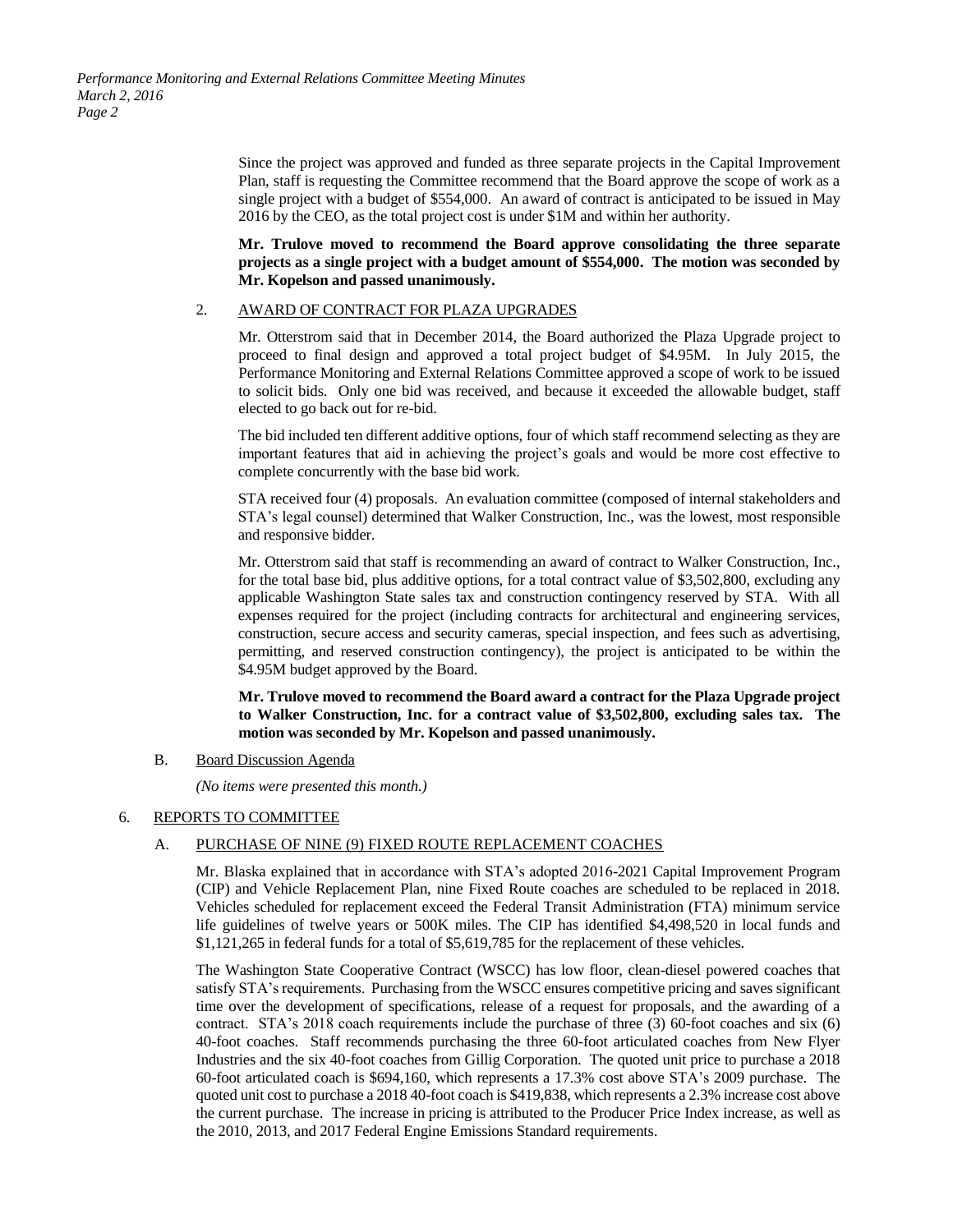The total quoted pricing for these nine (9) vehicles is currently \$5,011,042 (including sales tax and a \$1,000 per unit fee to purchase off of the WSCC). Staff anticipates the need for approximately a 5% contingency budget to make minor changes to enhance operator and passenger amenities (e.g., pre-wiring for camera and CAD/AVL, passenger seating and securements, disc brakes, composite flooring, and electric fan drives). It will also be necessary for Maintenance staff to travel to the manufacturing facility to conduct pre-production meetings and on-line inspections during production to ensure quality control and contract specification compliance. The total anticipated cost of this purchase (including taxes, contingency, and travel) will not exceed the budgeted amount of \$5,619,785. Mr. Blaska noted that STA's Procurement Policy authorizes the CEO to award a contract for replacement of equipment included the Board-approved CIP.

## B. YEAR END 2015 UNAUDITED FINANCIAL REPORT

Ms. Warren gave the 2015 Unaudited Year End Financial Report to the Committee.

- Revenues were \$1.7M (2.5%) over budget; \$7.1M (2.5%) above 2014 actual.
	- o Fares & Other Transit Revenue were \$1.2M (10.6%) below budget; \$798K (7.4%) below 2014.
	- o Sales Tax Revenue was \$2.9M (5.9%) above budget; \$3.4M (7.1%) above 2014.
	- o Federal and State Grants Revenue was \$109K (1.3%) above budget; \$1.3M (13.3%) below 2014.
	- o Miscellaneous Revenue was \$80K (12%) below budget; \$471K (393%) above 2014.

As a preface to her presentation on expenses, Ms. Warren explained that the Government Accounting Standards Board (GASB 68) issued standards on how pensions should be reported. She said that any unfunded pension liability needs to be reported on financial statements. The net pension liability is the difference of the market value of the pension fund assets and the benefit obligations at a specific date. This information is obtained from the Washington Department of Retirement Systems. There is a liability on the balance sheet of \$25.6M. Annual GASB 68 expenses are calculated based on actual contributions recorded each payroll. This resulted in 2015 additional expenses of \$733,549. Without GASB 68, the expenditures for 2015 would have been \$59,882,374 or \$5.7M (8.7%) below the 2015 budget. Brief discussion ensued.

- Expenses were \$5.0M (7.6%) under budget; \$1.7M (2.9%) above 2014 actual.
	- o Fixed Route Expenses were \$3.0M (6.8%) under budget; \$1.1M (2.9%) over 2014.
	- o Paratransit Expenses were \$875K (7.3%) under budget; \$298K (2.7%) over 2014.
	- o Vanpool Expenses were \$263K (30%) under budget; \$144K (19%) under 2014
	- o Plaza Expenses were \$22K (\$1.7%) over budget; \$59K (4.4%) above 2014.
	- o Administrative Expenses were \$875K (11.4%) under budget; \$354K (5.5%) above 2014.

Ms. Warren noted that there was a favorable revenue budget variance of \$1.7M, and a favorable expense budget variance of \$5.0M, for a total favorable budget variance of \$6.7M. In 2015, total revenues exceeds total operating expenses by \$9.9M.

She concluded with a review of the Capital Budget Status Summary, the Federal Grant Report, and 2015 Cash Balance figures. She said that due to the timing of projects, approximately \$6.5M of the adopted Capital Budget remained unexpended in 2015.

#### C. YEAR END 2015 PERFORMANCE MEASURES

Mr. Blaska reviewed the year end 2015 Performance Measures with the Committee. He commented that the Committee had previously provided input on which of the Performance Measures they wanted to see in the packet each quarter, and requested their input on whether this information was sufficient for a clear picture of STA's performance, based on the complete presentation which was included at the end of the Committee packet.

Mr. Blaska explained that the Performance Measures are tied to STA's five Priorities and Objectives, and each one has several performance metrics associated with it. Highlighted were the results of those measures requested by the Committee: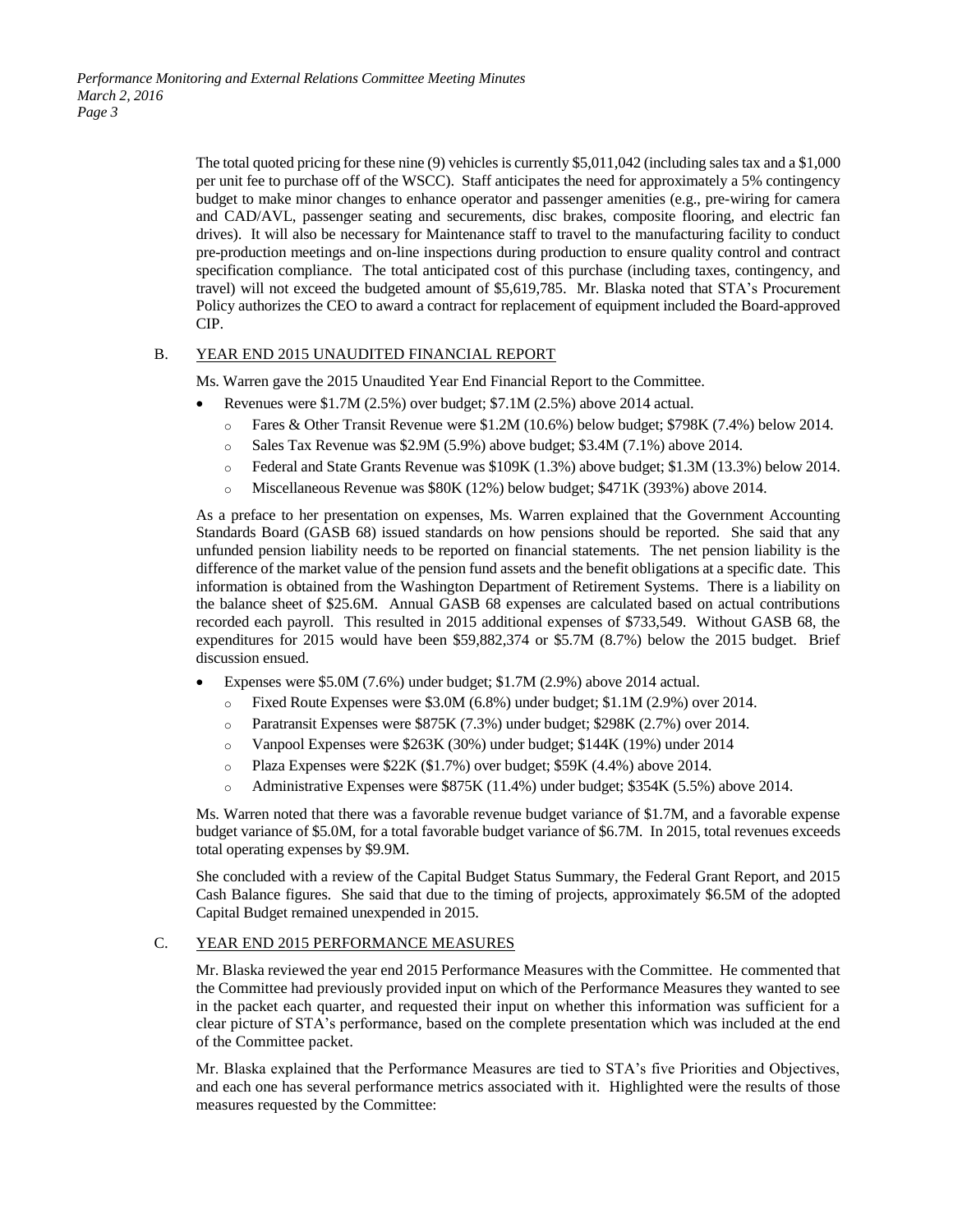- Ridership
	- o Fixed Route provided 10,815,736 rides in 2015, a 4.5% decrease from 2014. The decrease can be traced primarily to fewer riders in the college programs (EWU and the Community Colleges).
	- o Paratransit provided 464,449 rides in 2015, a 2.3% decrease from 2014. Mobility Training, the In-Person Assessment program, and the Van Grant program are all contributing to keeping Paratransit ridership, and costs, down.
	- o The Vanpool program provided 219,578 rides in 2015, a 10.9% decrease from 2014. Mr. Blaska noted that this mode is extremely sensitive to gas prices, resulting in smaller vanpool groups.
- On-Time Performance
	- o Fixed Route on-time performance was 95.4%; the goal is 85%. Since July, rather than random timepoint checks by Supervisors, the CAD/AVL system makes these calculations. Observations went from approximately 650 per month to around 27.7K.
	- $\circ$  Paratransit on-time performance was 93.36%; the goal is 95%. This is a measurement of every trip. Mr. Blaska noted that severe weather late in the year accounted for not meeting the goal.
- Professional and Courteous
	- o With a goal of 4.5 (out of a possible 5), the overall company-wide score was 4.68. Fixed Route scored 4.71; Paratransit scored 4.67, and Customer Service/Reservations/Security/Admin/ Management scored 4.67.
- Annual Employee Evaluations
	- o All active Fixed Route and Paratransit Operators have had ride checks.
- Cost Effectiveness
	- o The cost per passenger for Fixed Route was \$4.36; this is 68.3% of the urbanized average.
	- o The cost per passenger for Paratransit was \$27.78; this is 59.4% of the urbanized average.
- Preventable Accidents
	- o Fixed Route had a total of 38 preventable accidents in 2015; this is below STA's standard of 0.08 per 10,000 miles.
	- o Paratransit had a total of 12 preventable accidents in 2015; this is below STA's standard of 0.10 per 10,000 miles.

#### **Chair Hafner asked the Committee members to let Mr. Blaska know if there were any other Performance Measures they felt should be included in the quarterly reports.**

#### 7. CEO REPORT

- A. Ms. Meyer said that the American Bus Benchmarking Group (ABBG) will hold its Paratransit Workshop in Spokane on March 22-23, 2016. Representatives from approximately 20 ABBG agencies from across the country are expected to attend. Spokane Transit was chosen because its Paratransit program, under the direction of Transportation Manager Denise Marchioro, is superior. STA will host the ABBG Member Visit on March  $21^{st}$  from 1:00 - 4:00 p.m.
- B. Ms. Meyer asked Mr. Blaska to provide information about the upcoming Job Fair. Mr. Blaska reported that the Downtown Spokane Partnership (DSP) announced that a Job Fair would be hosted at the STA Plaza on Thursday, March 3rd.
- C. Ms. Meyer said that an STA bus will participate in the local St. Patrick's Day Parade, and STA employees and their families will distribute candy to children along the route.
- D. Ms. Meyer said that the annual Employee Awards Dinner will take place on Sunday evening, March 6<sup>th</sup>, at Northern Quest Resort and Casino. This is the one opportunity STA has to honor those employees who have done an excellent - and safe - job over the prior year.
- E. Ms. Meyer said that the local Roadeo an annual competition of bus and van drivers' operating skills will be held on March 26<sup>th</sup>. She noted that two years ago, STA Coach Operator Gabe Fernos was the National Champion. She mentioned that she is unable to invite Board members to actually drive a coach